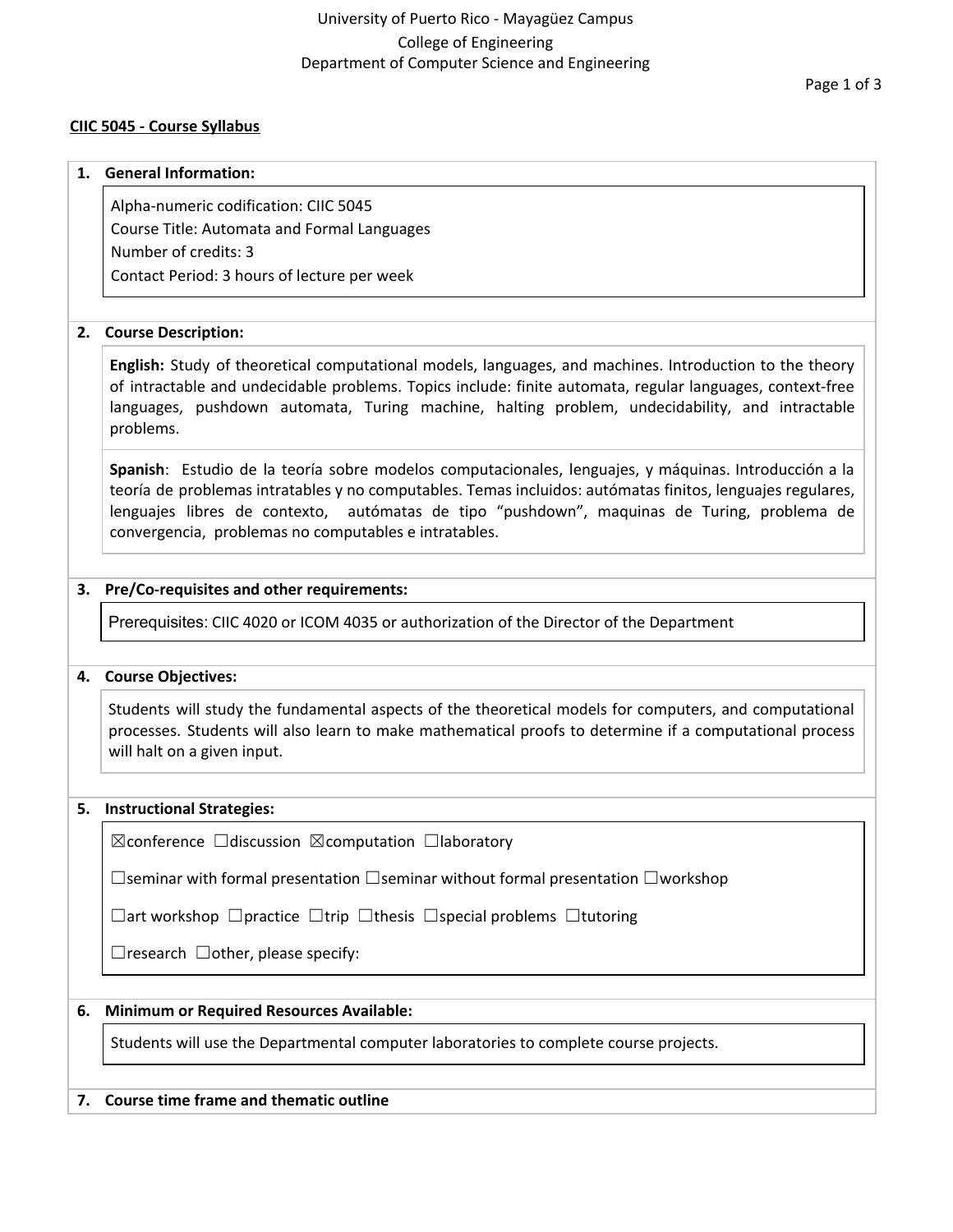| <b>Outline</b>                              | <b>Contact Hours</b> |
|---------------------------------------------|----------------------|
| Finite Automata                             | 10                   |
| Regular Languages                           | 10                   |
| Context-Free Languages                      | 5                    |
| Push-down Automata                          | 5                    |
| Turing Machines and the Halting Problem     | 7                    |
| Dealing with intractability                 | 5                    |
| Exams                                       | 3                    |
| Total hours: (equivalent to contact period) | 45                   |

# **8. Grading System**

☒Quantifiable (letters) ☐ Not Quantifiable

### **9. Evaluation Strategies**

|                            | Quantity | Percent |
|----------------------------|----------|---------|
| $\boxtimes$ Exams          | 3        | 50%     |
| $\boxtimes$ Final Exam     | 1        | 25%     |
| ⊠ Short Quizzes            | $[5-10]$ | 10%     |
| $\Box$ Oral Reports        |          |         |
| $\Box$ Monographies        |          |         |
| $\Box$ Portfolio           |          |         |
| $\Box$ Projects            |          |         |
| $\square$ Journals         |          |         |
| ⊠Other, specify: Homeworks | $[3-8]$  | 15%     |
| <b>TOTAL:</b>              |          | 100%    |

# **10. Bibliography:**

- 1. Michael Sipser, *Introduction to the Theory of Computation*, 3rd ed., Cengage Learning, 2012.
- 2. George Tourlakis, *Theory of Computation,* Wiley, 2012.
- 3. John Martin, *Introduction to Languages and the Theory of Computation*, 4th ed., McGraw-Hill, 2010.
- 4. John E. Hopcroft, Rajeev Motwani, and Jeffrey D. Ullman, *Introduction to Automata Theory, Languages, and Computation*, 3rd ed., Addison-Wesley, 2007.[Classic Book]
- 5. Peter Linz, *An Introduction to Formal Language and Automata*, 4th ed., Jones & Bartlett, 2012. [Available at the Circulation Collection (QA267.3 .L56 2012), UPRM General Library]